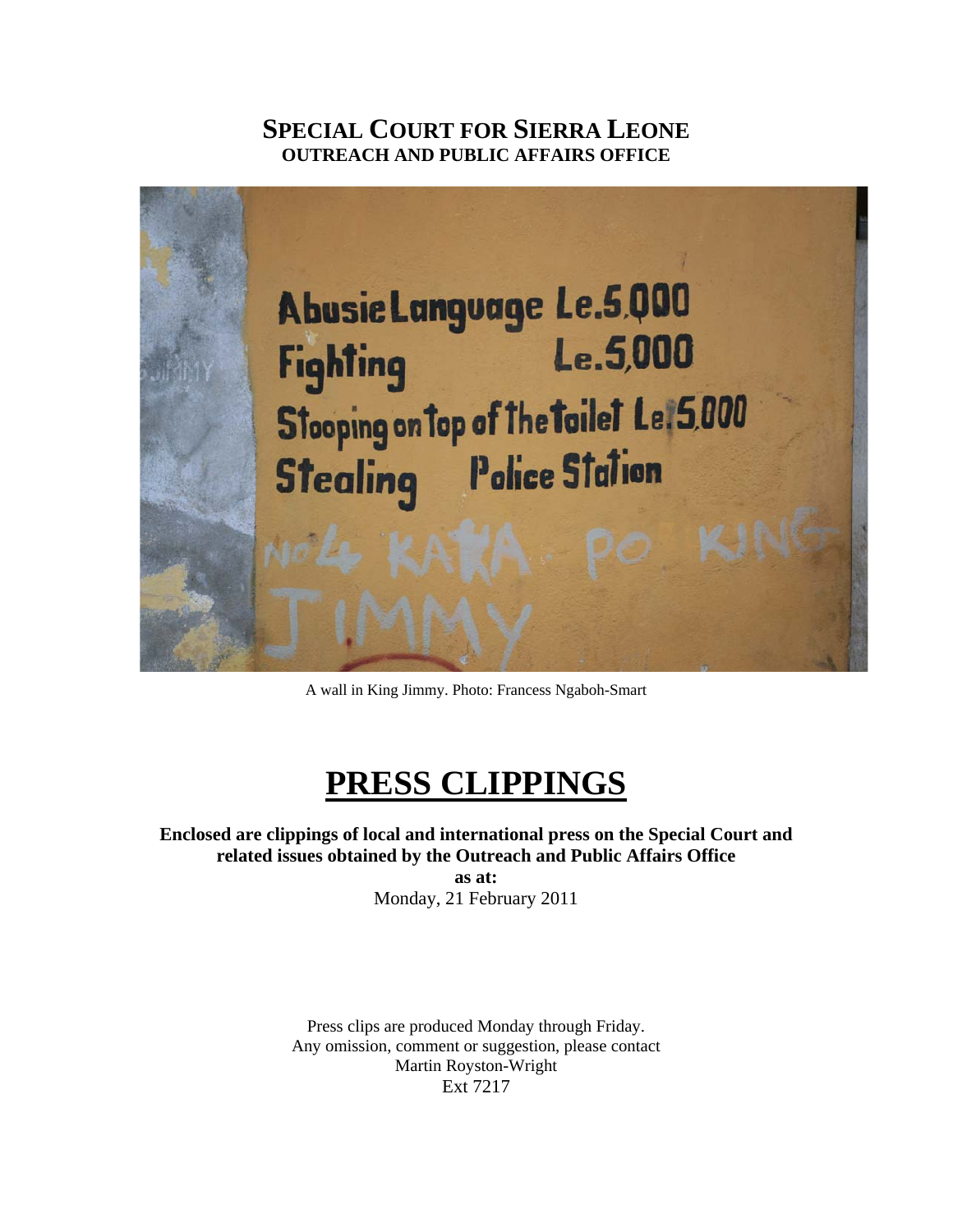| <b>Local News</b>                                                                         |        |
|-------------------------------------------------------------------------------------------|--------|
| SLP Takes Over From Mongolian Peacekeepers at Special Court / Awoko                       | Page 3 |
| <b>International News</b>                                                                 |        |
| UN Hands Over Special Court Security to Sierra Leone Police / StarAfrica.com              | Page 4 |
| Security Handover / BBC Network Africa                                                    | Page 5 |
| As Charles Taylor Boycotts Trial, Sierra Leone's War-Battered / Christian Science Monitor | Page 6 |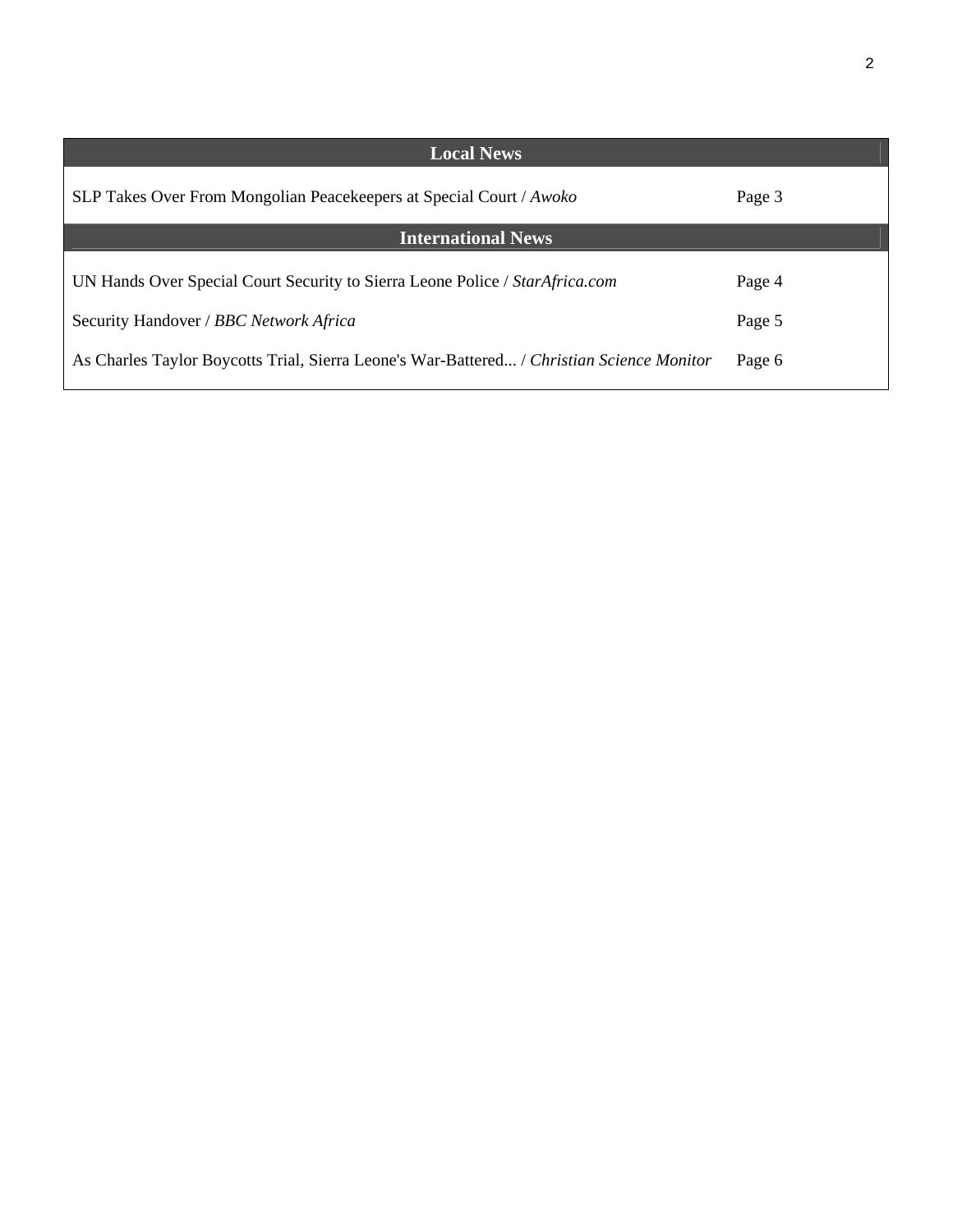

Mongolian Peacekeeper handing over the flag to a Sierra Leonean Court Official

#### **Peacekeepers at Spec SLP takes ove** peacekeepers safe journey as they return back home

**By William Freeman** 

The Mongolian Peace keepers who have been providing security at the Special Court for Sierra Edone have handed over the baton to

the Sierra Leone Police in a handing over ceremony last Friday at the Special Court's premises in Freetown.

The Mongolians have over the past eight years<br>protected the Court's facilities and about 150 of them will depart the shores of Sierra Leone for their homeland.

In his address the President of the Special Court for Sierra Leone Hon. Justice Jon Kamanda commended the Mongolian Peacekeepers for the perfect job they have done by securing the Court up to this time.

"The need to secure the Court has been so paramount considering the high profile cases the court has been<br>handling" the Court's President stated.

Justice Kamanda told guests that the Court operated three Chambers which include two Trial Chambers and an Appeals Chamber adding that they successfully adjudicated three important cases dealing with the RUF, AFRC and the Civil Defence Forces while the fourth case which involved the former Liberian President; Charles Taylor is almost coming to an end in The Hague.

He said the Special Court has been a huge success in trying to bring to justice the perpetrators of heinous crimes committed during the war in the country and for this reason the Court was among the top three nominees for the 2010 Nobel Peace Prize.

The Registrar of the Special Court for Sierra Leone; Madam Binta Mansaray said the effort of the Mong lian Peacekeepers in bringing peace and security to Sierra Leone will always be remembered. The Court's Registrar said two of the Mongolian peacekeepers lost their lives while serving as guards in the Special Court. She expressed her condolences

to their families on behalf of the Court, the Government of Sierra Leone and the UN. She disclosed to her audience that the departure of the

Mongolian peacekeepers will mark the end of the presence of UN peacekeepers in Sierra Leone and the<br>beginning of Sierra Leone's responsibility in maintaining of Bicha Books Responsibility<br>maintaining its responsibility of the court.<br>Madam Binta Mansaray further disclosed that in the

coming weeks two-thirds of the Court's facilities will be handed over to the government of Sierra Leone.

She expressed confidence in the SLP whom she said have received professional training from the UN to increase their confidence and capacity in handling the security of the Court.

Highlighting the challenges of the Court the Registrar said protection of all witnesses who testified during the four trials is one of their biggest challenge and the location of the Special Court in the country in which the crimes were committed is in itself a challenge.<br>The UNMIL Force Commander; Major General

Muhammad Khalid thanked the Special Court for Sierra Leone for providing the enabling environment for the soldiers to perform their duty. He wished the Mongolian

after years of risking their own lives to protect others. The Vice President of the Republic of Sierra Leone on behalf of the Government and People of Sierra Leone thanked the Mongolians and the UN in particular for their efforts in bringing peace to Sierra Leone. He said the handing over will bring into focus the Sierra Leone Police capability to sustain the security of the Court. The VP said the SLP has always assisted in the activities of the Court in the areas of effecting arrests of indictees.

The VP expressed confidence in the SLP ability in maintaining the status quo of the security system.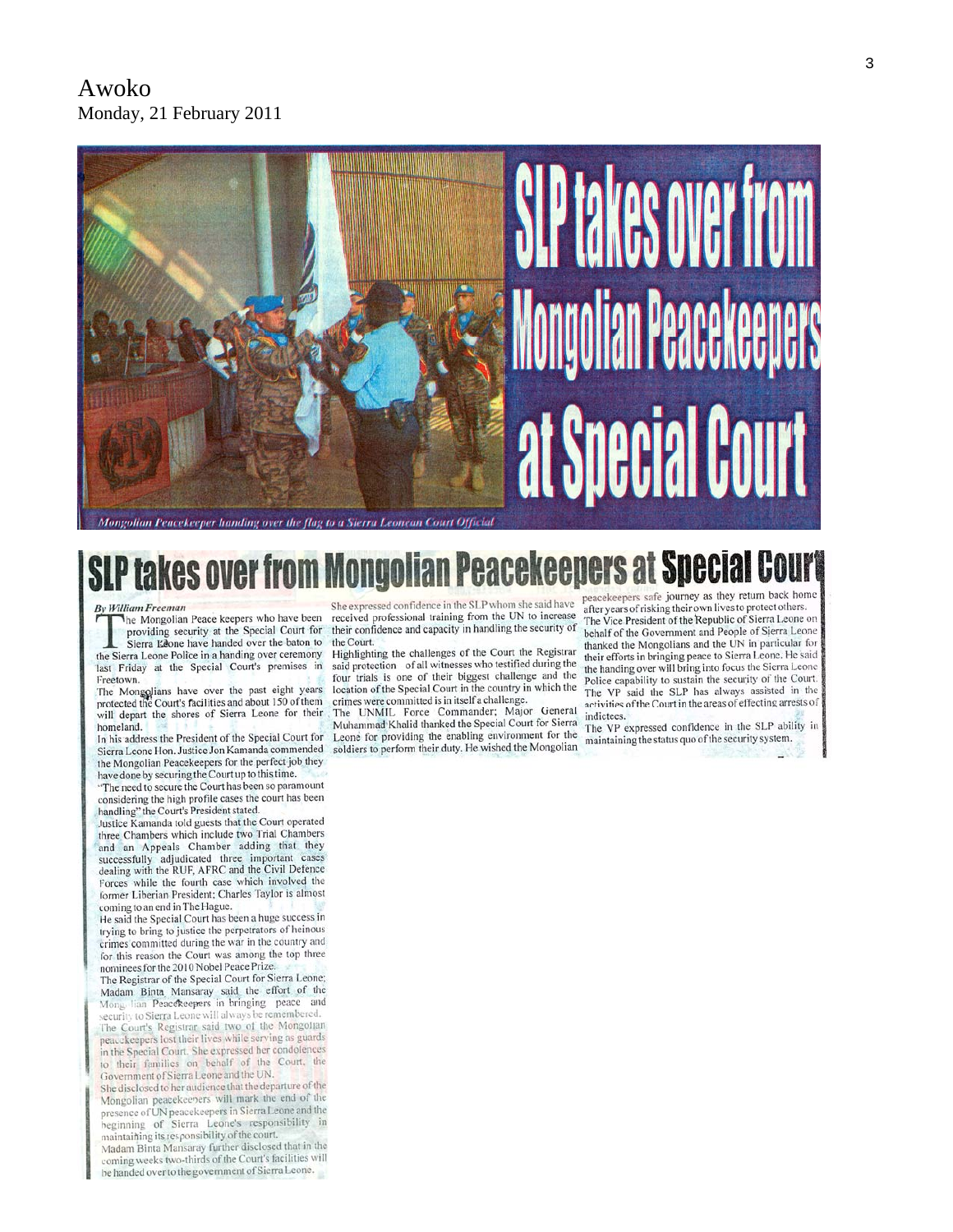#### StarAfrica.com Friday, 18 February 2011 http://www.starafrica.com/en/news/press-releases/article/un-hands-over-special-court-security-to-148724.html

## **UN Hands Over Special Court Security to Sierra Leone Police**

By: Special Court for Sierra Leone

FREETOWN, Sierra Leone, February 18, 2011/African Press Organization (APO)/ -- United Nations peacekeepers of the Special Court's Mongolian Guard Force today formally handed over responsibility for the Court's security to the Sierra Leone Police.

UN peacekeepers, working in cooperation with Special Court's Security Section and the Sierra Leone Police, have maintained security at the Special Court since its inception in 2002. In addition to securing the Court's premises in Freetown, they have provided security during the movement of detainees and prisoners within and outside of Sierra Leone.

The Mongolian peacekeepers, who serve as part of the United Nations Mission in Liberia (UNMIL), took over the Special Court's security from Nigerian peacekeepers in January 2006. Since then, a total of 2,300 Mongolian peacekeepers have served at the Court.

At a colourful ceremony in front of the Special Court's courthouse, a Mongolian peacekeeper handed over the court flag to a member of Special Court Security (photo), who handed it to a Special Court Police officer.

Vice-President Alhaji Sahr Sam-Sumana represented the Government of Sierra Leone, and in his remarks highlighted the cooperation between the police and the peacekeepers, as well as the training received by police officers serving at the Special Court. The United Nations was represented by UNMIL Force Commander Major-General Mohammad Khalid, while Special Court President Justice Jon Kamanda and Registrar Binta Mansaray represented the Special Court for Sierra Leone.

"The fact that the Special Court was able to operate so smoothly since its inception is a great tribute to the security provided by Nigerian and Mongolian peacekeepers, supported from the very beginning by the Sierra Leone Police," Ms. Mansaray said.

Among those attending were senior government officials, heads of diplomatic missions, civil society representatives, journalists, and Special Court staff.

Today's handover marks a significant milestone as the Special Court is set to become the first international tribunal to complete its mandate and transition to a Residual Mechanism.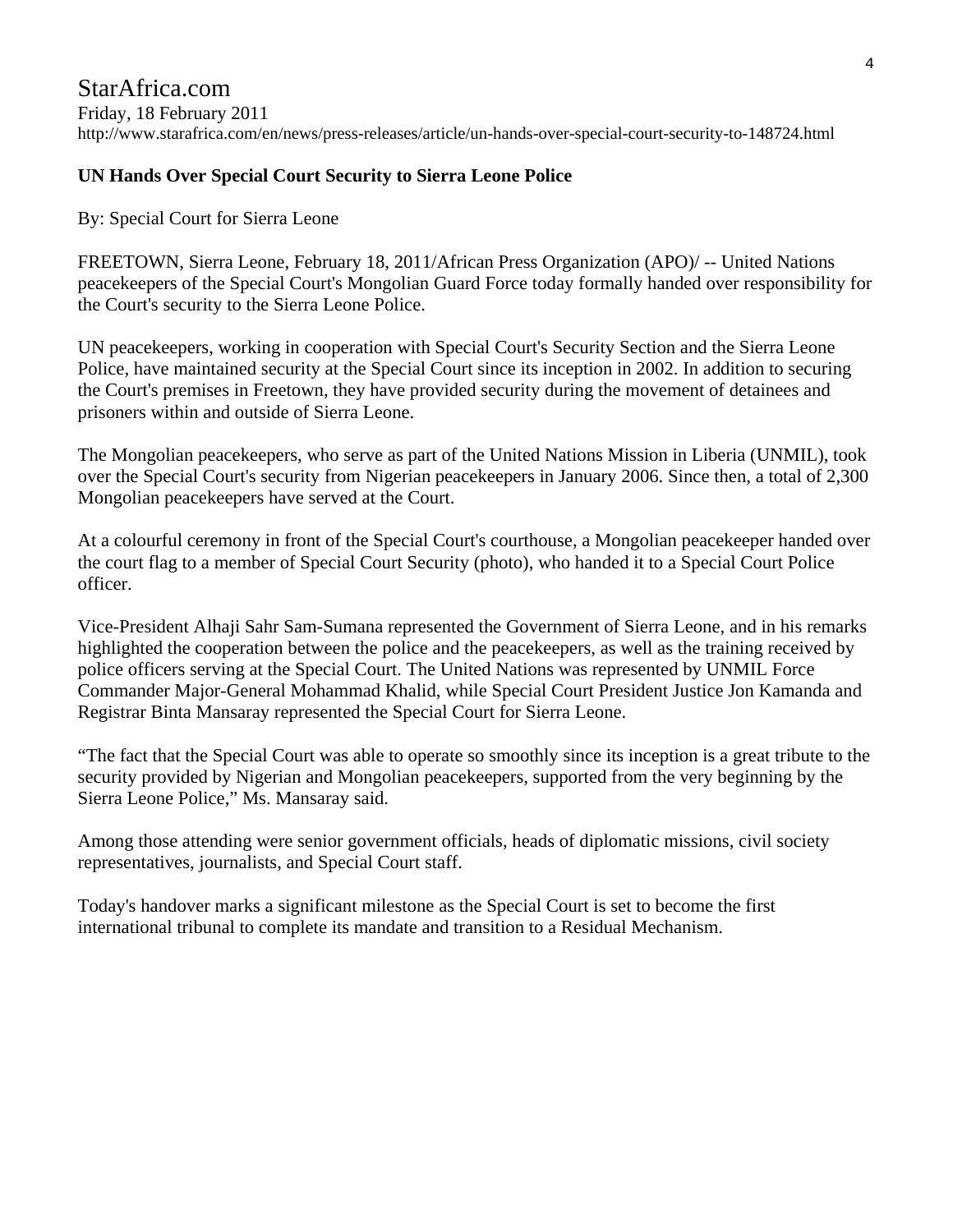## BBC Network Africa Friday, 18 February 2011

Music.

The Sierra Leone Police brass band, bidding farewell to Mongolian UN peacekeepers as they folded their tents and piled up their weapons to formally start leaving country. After the UN peacekeeping mission, UNAMSIL, ended their assignment in Sierra Leone in December 2005, the Mongolians were sent here from the UN Mission in neighbouring Liberia, UNMIL. For five years they provided security for the UNbacked war crimes court for Sierra Leone, and sent 2,300 troops here – around a quarter of the Asian country's entire army. At a colourful ceremony in Freetown, the last batch of 150 troops transferred security for the Court to the Sierra Leone Police. One of them handed over the flag of the Court, which was received by a police officer. Even if tinged with some good reminiscences for Sierra Leoneans, whose hospitality is legendary, this Mongolian peacekeeper is relieved that they are heading back home after a mission in which two of them died of natural causes.

SOLDIER: I am the Major [unheard] We have been here since 2006, so from the 2006 came ten rotations rotating and this is our last. Of course this Africa is difficult for us. We are from Mongolia, far away from here. Usually our country is very cold, but Sierra Leone, is you know, is hot and warm. From the behalf of my troops we really appreciate Sierra Leone people's hospitality. It was very good experience with African people [first time] in Mongolian contingent.

Vice-President Samuel Sam-Sumana, who is also the head of the Police Council, assured the Court that the Sierra Leone Police have the capacity to take over their security as they wrap-up their in-country activity. While here, Mongolians provided security for senior staff of the Court and its premises, which housed the detention centres where war crimes indictees were kept. Following their convictions, they are serving their lengthy jail terms in Rwanda, while another indictee, former Liberian President Charles Taylor, is being tried in the Dutch city of The Hague.

This is the first time since 1999 that Sierra Leone will be without foreign peacekeepers helping with one form of security or another. This led to high premium (sic.) charged on foreign vessels that came here, which had a knock-on effect on the prices of goods. It is believed that with the departure of all foreign peacekeepers from the country, its security is now guaranteed, and insurance companies will reduce their premiums, which will have a positive effect on the country.